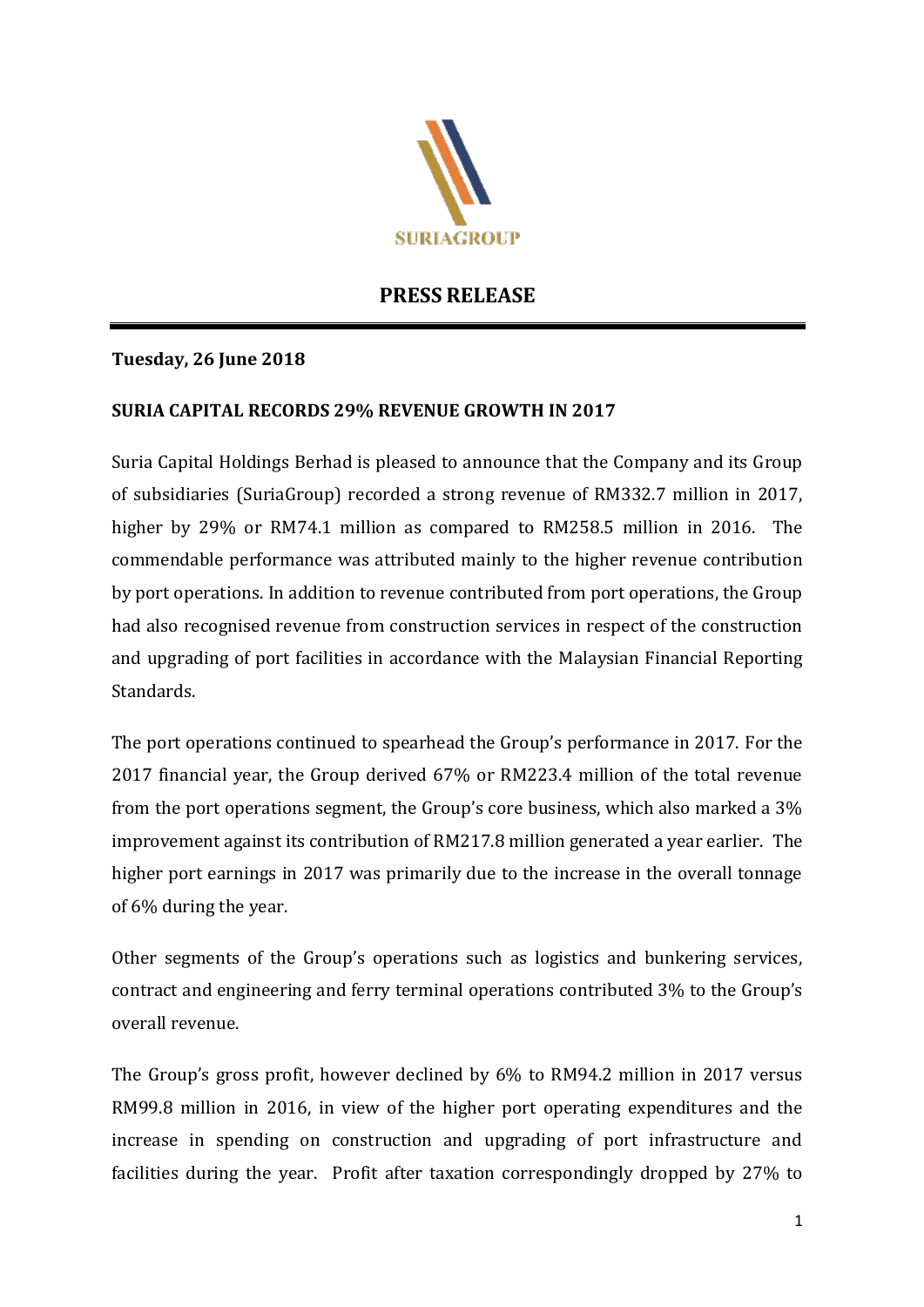RM48.9 million as against RM66.7 million in 2016 mainly after taking into consideration the impairment in concession assets and the revision to the discounted cashflow for development projects.

With this performance, the Board of Directors recommended a first and final taxexempt dividend of 6% at its Annual General Meeting held today, which represents a dividend payout of RM17.3 million, a payout ratio of 35.3% versus 30.3% for the preceding year.

#### **IMPROVEMENT IN CARGO VOLUME IN 2017**

In 2017, subsidiary Sabah Ports Sdn Bhd (Sabah Ports) handled higher cargo volume of 35.51 million tonnes, its record high, as compared to 33.54 million tonnes in 2016. The 6% increase in the overall tonnage during 2017 was mainly attributed to the higher throughput volume handled at sufferance wharf, particularly at Sabah Oil & Gas Terminal, Kimanis as production gained further momentum.

During the year under review, operations at wharf (including container handling) registered a minimal growth at 15.80 million tonnes during 2017 as against 15.70 million tonnes in 2016. In contrast, cargo handling at sufferance wharf increased by 10% to 19.68 million tonnes from 17.84 million tonnes in 2016. Sabah Ports handled Liquid Cargo (Palm Oil and Petroleum) which made up 45% of total cargo, followed by Containerized Cargo of 33%, Dry Bulk (PKE and Fertilizers) of 13% and other General Cargo at 9%.

In terms of TEUs (Twenty Foot Equivalent Units), the volume moderated in 2017 with a total of 353,161 TEUs during the financial year as against 357,386 TEUs in 2016, representing a marginal drop of 1%. Sapangar Bay Container Port had handled 68% of the total TEUs with its average net handling rate (MASA Standard) of 19 boxes per hour.

During 2017, a total of 9,914 vessels called at Sabah Ports as compared to 11,242 vessels in 2016. Of the total, 4,547 vessels berthed at wharf which accounted for 46% of total vessels while 54% or 5,367 vessels were at sufferance wharf. For vessels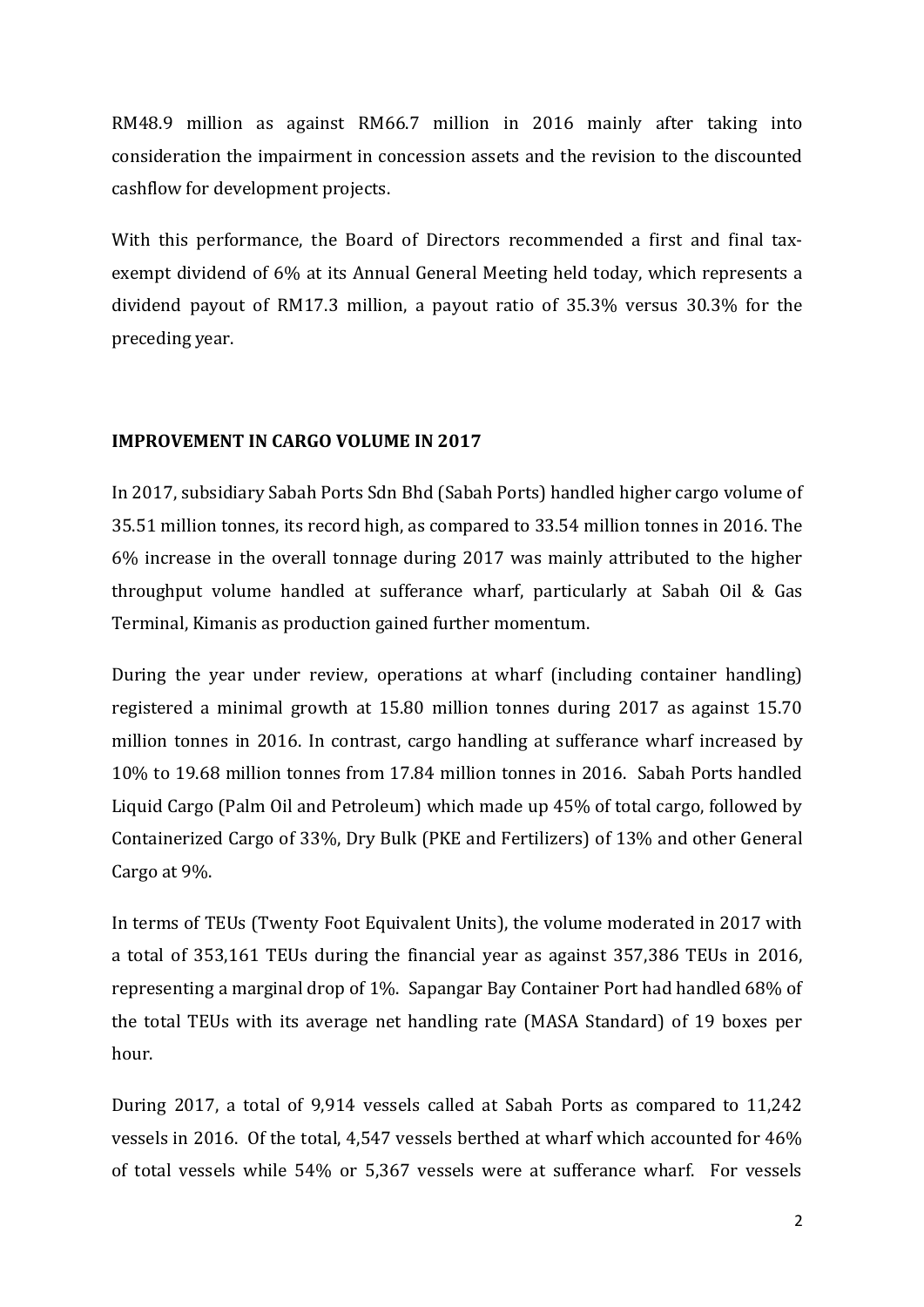berthing at wharf, Sandakan Port handled the most vessels at 31% (1,427 vessels) followed by Kota Kinabalu Port 20% (929 vessels), Tawau Port 19% (844 vessels) while Sapangar Bay Container Port 10% (500 vessels).

#### **ONE OF THE KEY PLAYERS TO HELP BOOST THE STATE'S TOURISM INDUSTRY**

Reflecting the booming tourism industry in Sabah, tourist arrivals to the State continued to gain its momentum in 2017. The State has become a popular destination for international cruises. During the year, Sabah Ports received a total of 23 cruise vessels and handled 56,763 passengers in 2017 (43,197 passengers in 2016). Of this total, Kota Kinabalu Port handled the most with a total of 19 cruise ships involving 40,929 cruise passengers in 2017.

Meanwhile, the operations of Kota Kinabalu Ferry Terminal at Jesselton Point and the "Meet and Greet" facilities for cruise ship passengers at Kota Kinabalu Port continued to provide consistent stream of income to SCHB Engineering. As a public sea-passenger terminal, Jesselton Point provides facilities for passengers including ferry passengers plying between Kota Kinabalu and Labuan and other passengers who are mostly tourists taking boat trips to tourist hotspots at the nearby islands off Kota Kinabalu.

## **PORTS EXPANSION AND MAJOR IMPROVEMENT INITIATIVES TO ENHANCE SERVICE EFFICIENCY**

Major developments had taken place in the port operations segment during 2017 as Sabah Ports undertook several initiatives to upgrade port facilities and beef up service efficiency.

Sabah Ports had been intensifying efforts in enhancing the handling capacity and efficiency of Sapangar Bay Container Port towards a Transshipment Hub by equipping the Port with new fleet of machineries. Sabah Ports acquired four rubber tyred gantry cranes in May 2017 while two additional units of ship-to-shore gantry cranes arrived at the Port in November 2017. This brings its total to 4 units of gantry cranes for the container operations at the port thus, complementing the Government's effort in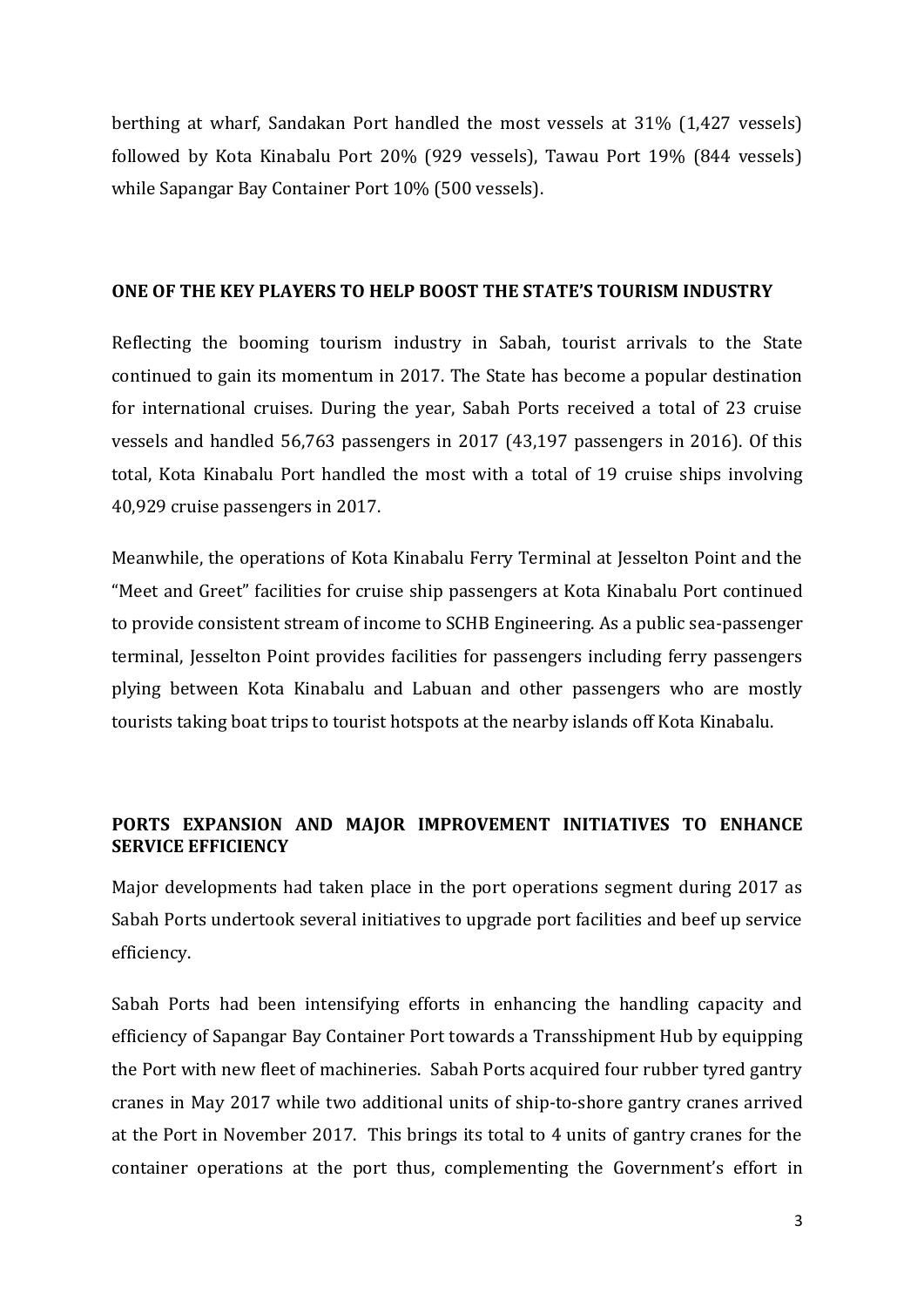turning Sapangar Bay Container Port into a transshipment hub for the BIMP-EAGA region.

Other efforts included the installation of new pipelines at Tanjung Batu Oil Terminal at Tawau Port and improvement works at Tawau Port's Container Yard. Meanwhile, the wharf extension of Sandakan Port which commenced in September 2016 is expected to complete by end of 2018.

# **IT INNOVATION AS ENABLER FOR EFFICIENT AND TIMELY DELIVERY OF SERVICES**

In 2017, Sabah Ports had successfully completed the full implementation of Autostore Terminal Operating System (ATOS) at three major ports which handle container operations at Sapangar Bay Container Port, Sandakan and Tawau Ports. The initiative was an effort to upgrade IT infrastructure and networking through real-time container tracking system at the ports. In similar initiative, Sabah Ports had also installed the multi-cargo system which was developed in-house for Lahad Datu Port, Kunak Port and Kudat Port.

The improvement initiatives had been part of the innovation measures in the delivery system and operating processes of the ports to enhance efficiency. This will ensure the ports infrastructure and facilities are continuously upgraded and service level is improved to fulfil customers' needs and expectations.

The Group is currently in the midst of implementing an integrated financial system called the Enterprise Resource Planning which will enhance and facilitate the management reporting for both financial and non-financial information.

### **ACTIVITIES TO COMPLEMENT AND SUPPLEMENT MAIN PORT SERVICES**

Complementing and supplementing the port service activities were the subsidiaries of Sabah Ports, namely SP Satria Logistics and SP Satria. For S.P. Satria Logistics, apart from providing bunkering services, the Company had also been taking a synergistic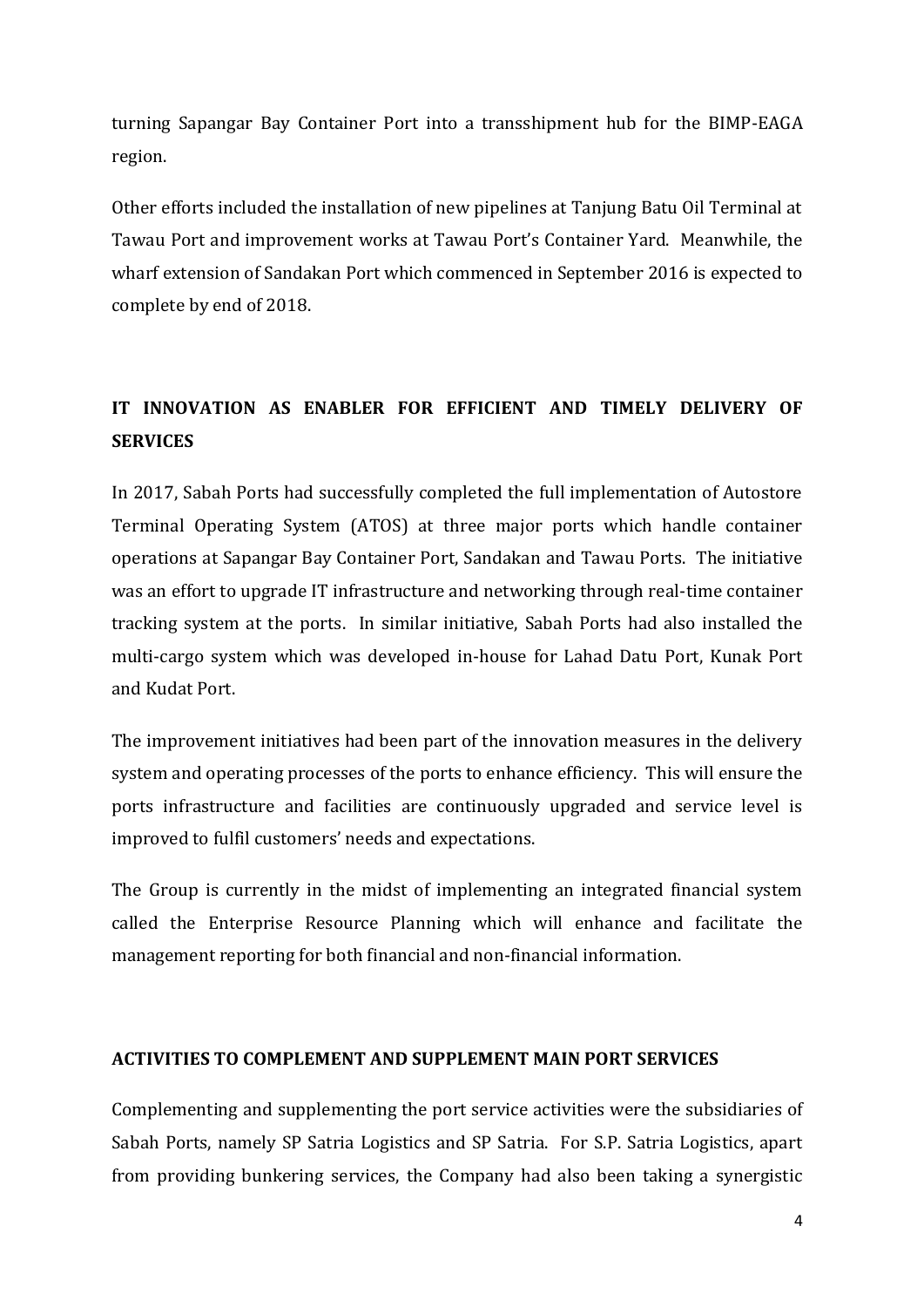and supportive role in providing logistics and port-related services for Sabah Ports' as well as SCHB Engineering. Meanwhile, SP Satria's functions had been in-sourced to Sabah Ports since September 2017 as part of the consolidation exercise to optimise business operations. It continues to provide its services in the maintenance and supply of port equipment and parts for Sabah Ports.

#### **PROGRESSING COMMERCIAL PROPERTY DEVELOPMENT SEGMENT AS AN UPCOMING ICONIC LANDSCAPE AND PREMIER TOURISM DESTINATION**

The on-going development in the Kota Kinabalu port land comprises two separate parcels of lands, 16.25 acres for the Jesselton Quay (JQ) development, a joint venture with SBC Corporation Berhad, and 7.0 acres for the One Jesselton Waterfront, a joint venture with Gabungan AQRS Berhad (AQRS).

The first phase of the JQ development namely JQ Central, had commenced in December 2016. The JQ Central development consists of two 25-storey commercial suite towers (CityPads), one hotel tower, a tropical-themed recreation Beach club at the podium rooftop, retail/commercial shops and carpark. It is expected to be completed in two or three-years' time. Sales of the CityPads had received very encouraging response from the public despite the sluggish property market.

As for the One Jesselton Waterfront, the conditions precedent in the joint venture agreement is expected to be fulfilled in the near term. Once the conditions precedents are satisfied, the construction works will commence towards the end of 2018 with the expected completion of retail malls and Suria's corporate office in three years' time.

Both of the waterfront developments will be part of the integrated mega development in the vicinity, rated as an upcoming iconic landscape and the premier tourism destinations in Kota Kinabalu city. The work commencement at JQ Central marks the preliminary stage towards this major transformation. The whole development will contribute towards the modernisation of Greater Kota Kinabalu as a central business district and residentials fronting the coastline, and thus, offering attractive investment opportunities to local and foreigners.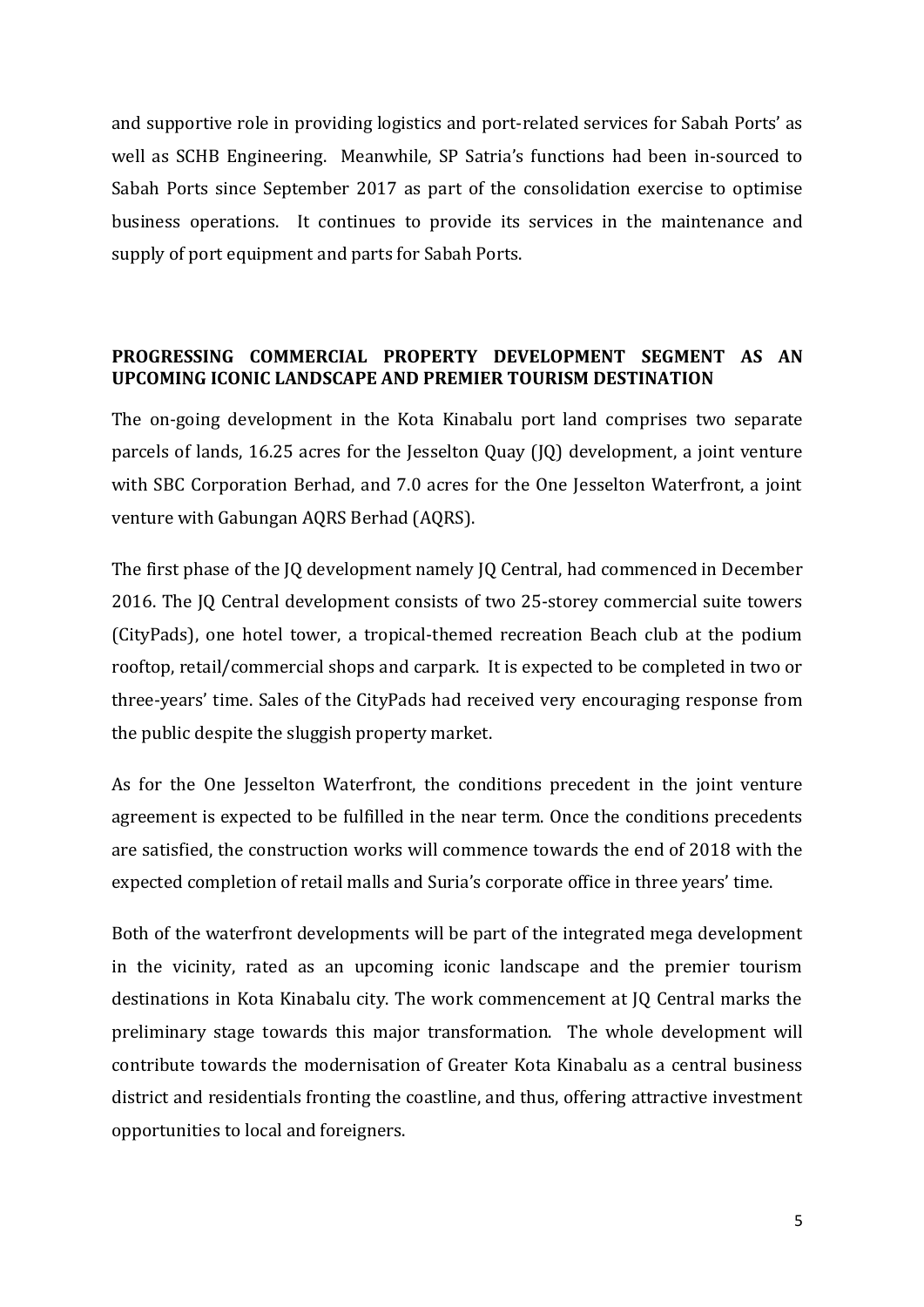#### **VENTURING IN NEW BUSINESS SEGMENTS**

SuriaGroup had made its debut in the renewable energy sector via Suria RE Sdn Bhd which acts as a special-purpose vehicle to undertake renewable energy projects. SCHB Engineering received the letter of acceptance of offer from the Energy Commission in November 2017 to build a Solar Photovoic Plant of 2.00Megawatt in Kawang, Papar, Sabah. The company is currently in the midst of fulfilling the conditions for the project to be awarded. The solar plant is aimed to supplement the power supply by Sabah Electricity Sdn Bhd, a government utility company.

SuriaGroup continues to make its presence in infrastructure development in the State. Leveraging on its previous involvement in the rehabilitation of railway track from Tanjung Aru to Tenom in 2011, SCHB Engineering has been awarded by the Federal Ministry of Transport with a RM50 million contract for railway upgrading works connecting Halogilat and Tenom for Sabah State Railway Department. The project commenced in September 2017 and is expected to complete by March 2019. The upgrading works is to enable the use of higher capacity locomotive which is faster, more comfortable and safer for its passengers.

#### **PROMISING FUTURE THE WAY FORWARD**

As the main port operator in Sabah, the Group through its subsidiary Sabah Ports aims to realise its vision of becoming a regional transhipment hub for the BIMP-EAGA and the larger ASEAN region. It will further provide great opportunity for connectivity to the vibrant East Asian economies such as China, Hong Kong, Japan and Korea. Premised on this, the Group will continue to act as the catalyst to spur the State economy through the provision of sea connectivity and logistics for imports and exports within the region and facilitate to boost the State tourism industry by servicing the entry and exit points for visitors via the ports.

In view of the Group's intensified efforts and investments in port infrastructure and equipment to boost port capacity and efficiency to cater for the needs of the growing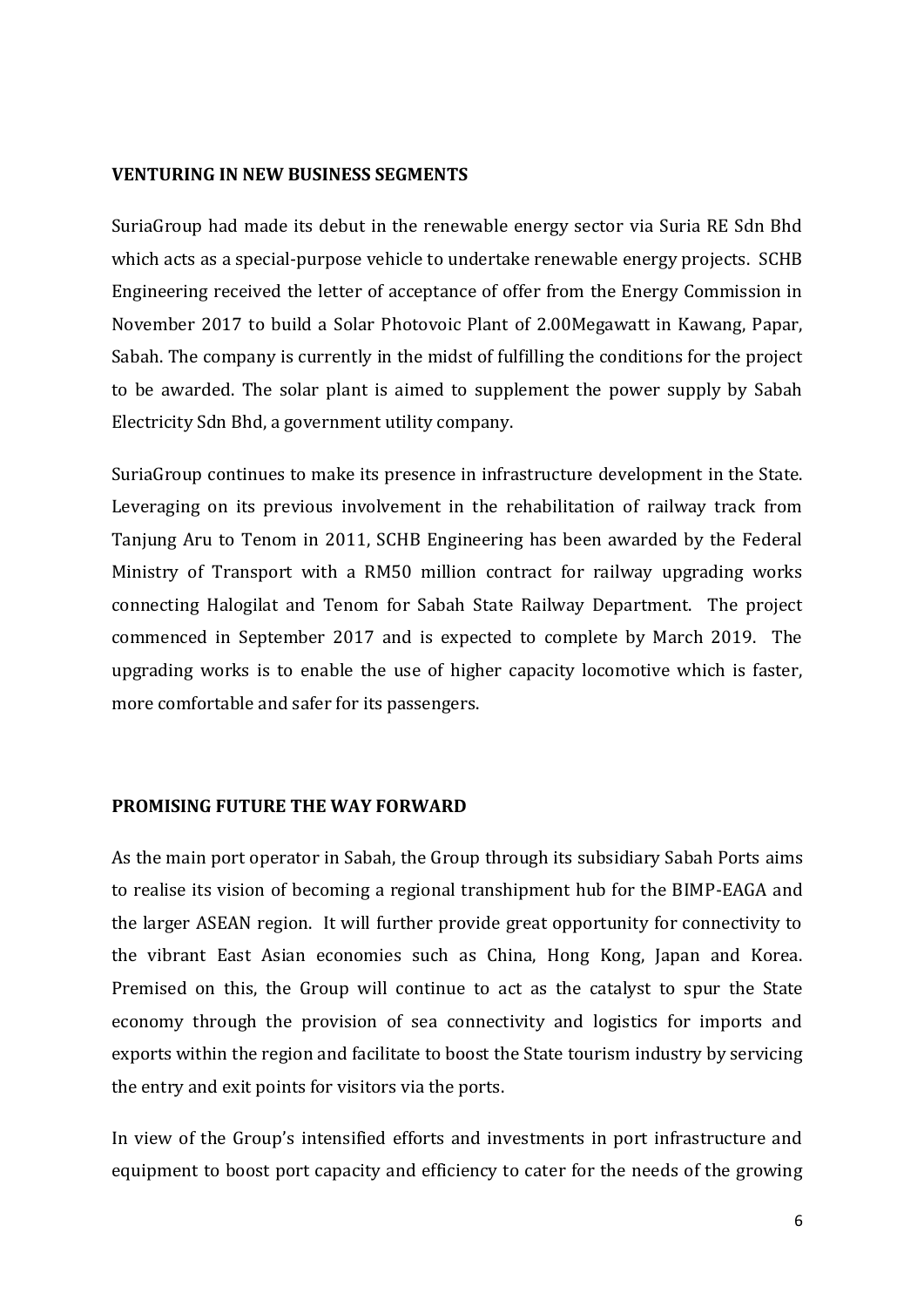State's and national economy, the Group expects the port operational and financial performance to accelerate further and the overall throughput to increase steadily in the future.

In intensifying its port services, the Group's expansion efforts and improvement programmes are well in place:

• The Federal Government has approved an allocation of RM1.02 billion for the Sapangar Bay Container Port's expansion works which involves expanding its berth length from current 500 meters to 850m and the container stacking area to 34 hectares from its current area of 13 hectares. This expansion plan is required to cater for bigger vessels and high volume of cargo handled at the port in the foreseeable future. The expansion programme is part of the proposed comprehensive Sabah Ports 30-year Master Plan.

With the recent development at the Federal Government level where mega projects are being reviewed, the decision with regard to the expansion plan is subject to review.

- The on-going works for the wharf extension at Sandakan Port, which started in September 2016, is scheduled to be completed by 2018. The primary objective is to accommodate the anticipated growth in cargo throughput and vessel calls at the port.
- Meanwhile, the much-awaited Ro-Ro ferry service connecting Kudat and Palawan, Philippines is all set to commence in 2018. This ferry service will serve as a catalyst for development in the State and trigger economic flow in various sectors in the State of Sabah. For this purpose, a ferry ramp was constructed in 2016 to cater mainly for this coming ferry service. The ferry itself will have a capacity of carrying 270 passengers and 40 vehicles in one particular trip.
- Other infrastructure works to be carried out in the near future will include Jetty Extension at Sapangar Bay Oil Terminal and the construction of Barge Facility at Sandakan Port.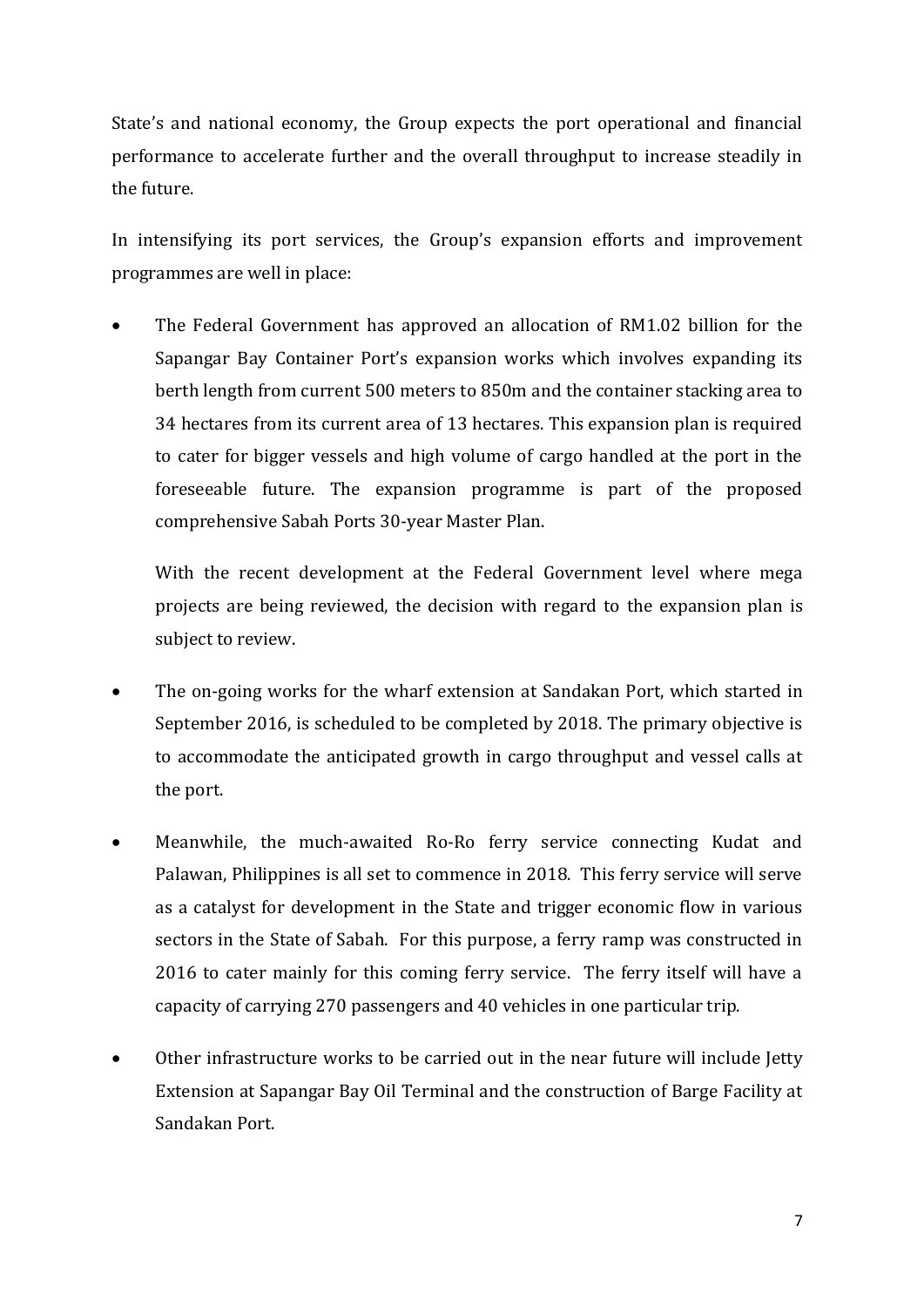## **PLANS FOR SAPANGAR BAY INTEGRATED PORT AND RELOCATION OF KOTA KINABALU PORT OPERATIONS**

Another major port development which is going to take place in a big way is the establishment of Sapangar Bay Integrated Port which will incorporate the operations of Sapangar Bay Container Port, Sapangar Bay Oil Terminal and Sapangar Bay Conventional Cargo Terminal once with the relocation of Kota Kinabalu Port operations to Sapangar Bay.

The construction of Sapangar Bay Conventional Cargo Terminal is expected to start in the near future and will take three years to complete before the existing general cargo operation can be relocated to Sapangar Bay.

The Group has secured the acquisition of the 28.9 acres of Kota Kinabalu port land from the Sabah State Government on 21 March 2018. With the acquisition of the said land and the relocation of Kota Kinabalu Port operations to Sapangar Bay, this will enable the area surrounding the existing Kota Kinabalu Port to undergo a major transformation that will see a mega development of the future International Cruise Terminal (ICT) and Sabah International Convention Centre. The Jesselton Quay, One Jesselton Waterfront, the ICT and other mixed developments within the area represent the development of the Jesselton Waterfront City. These developments will unlock value of the said land as the Group's valuable assets to generate future earnings. The planned developments of the 28.9 acres of the Kota Kinabalu port land and the relocation of the Kota Kinabalu port operations will be structured via a corporate exercise that will benefit both the Group and its shareholders.

### **CONCLUSION**

Premised on the progress of the Group and the positive outlook moving forward, we believe that the following year will be another exciting year as we anticipate to chart further achievements for the Group and enhance the Group's shareholders' value.

THE END-